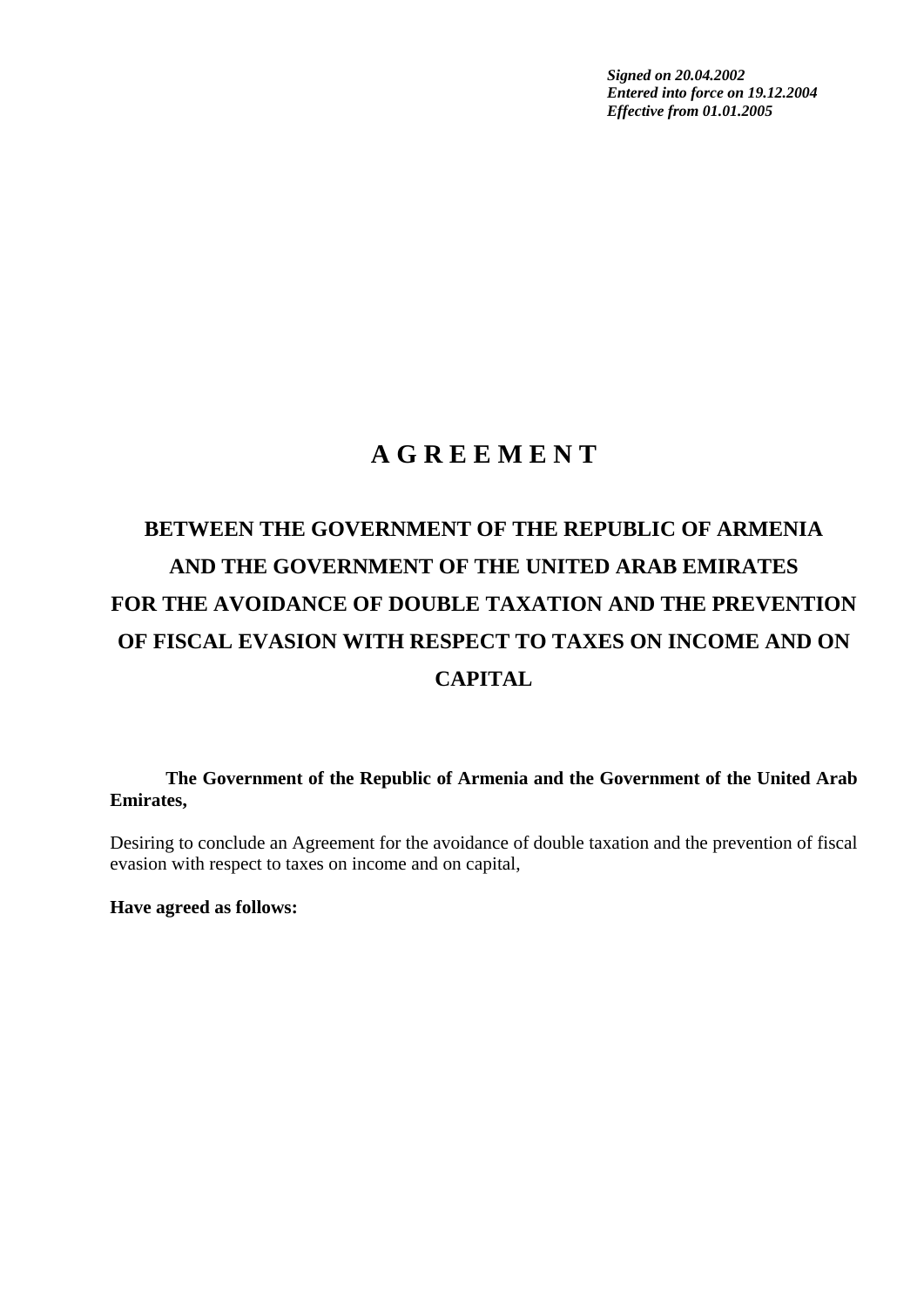#### **Article 1 Persons covered**

This agreement shall apply to persons who are residents of one or both of the Contracting States.

# **Article 2 Taxes covered**

1. This Agreement shall apply to taxes on income and on capital imposed on behalf of a Contracting State or of its political subdivisions or local authorities, irrespective of the manner in which they are levied.

2. There shall be regarded as taxes on income and on capital all taxes imposed on total income, on total capital, or on elements of income or of capital, including taxes on gains from the alienation of movable or immovable property, taxes on the total amounts of wages or salaries paid by enterprises, as well as taxes on capital appreciation.

3. The existing taxes to which this Agreement shall apply are in particular:

a) In the case of the Republic of Armenia:

i) the profit tax;

ii) the income tax;

iii) the property tax;

iv) the land tax;

(hereinafter referred to as "Armenian tax");

b) In the case of the United Arab Emirates:

i) corporate tax;

ii) income tax;

iii) surcharges;

(hereinafter referred to as "United Arab Emirates tax").

4. This Agreement shall apply also to any identical or substantially similar taxes that are imposed after the date of signature of the Agreement in addition to, or in place of, the existing taxes. The competent authorities of the Contracting States shall notify each other of any substantial changes, which have been made in their respective taxation laws.

#### **Article 3 General Definitions**

1. For the purposes of this Agreement: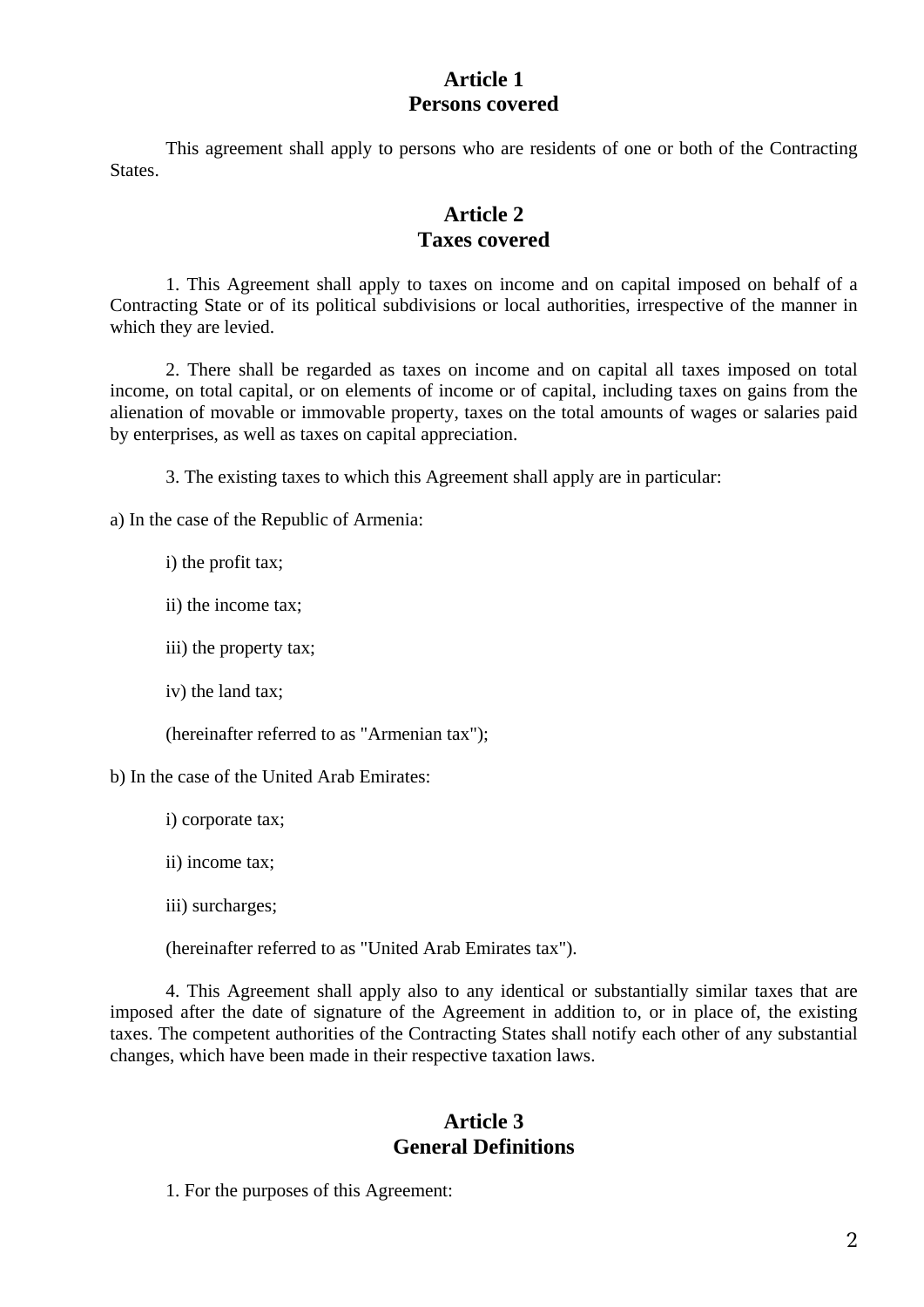a) The term "a Contracting State" and "the other Contracting State" mean the Republic of Armenia or the United Arab Emirates, as the context requires;

b) The term "Armenia" means the Republic of Armenia;

c) The term "United Arab Emirates", when used in a geographical sense, means the territory of the United Arab Emirates including its territorial waters, islands, airspace, sea-bed, subsoil and their natural resources over which the United Arab Emirates exercises in conformity with international law its sovereign rights;

d) The term "person" includes an individual, a company and any other body of persons;

e) The term "national" means:

i) any individual possessing the nationality of a Contracting State;

ii) any legal person, partnership or association deriving its status as such from the laws in force in a Contracting State;

f) The term "company" means any body corporate or any entity that is treated as a body corporate for tax purposes;

g) The terms "enterprise of a Contracting State" and "enterprise of the other Contracting State" mean respectively an enterprise carried on by a resident of a Contracting State and an enterprise carried on by a resident of the other Contracting State;

h) The term "international traffic" means any transport by a ship, aircraft or road vehicle operated by an enterprise of a Contracting State, except when the ship, aircraft or road vehicle operated solely between places in the other Contracting State;

i) The term "tax" means "Armenian tax" or "United Arab Emirates tax", as the context requires;

j) The term "competent authority" means:

i) in the case of Armenia, the Minister of Finance and Economy or his authorized representative;

ii) in the case of the United Arab Emirates, the Minister of Finance and Industry or his authorized representative.

2. As regards the application of the Agreement at any time by a Contracting State, any term not defined therein shall, unless the context otherwise requires, have the meaning that it has at that time under the law of that Contracting State for the purposes of the taxes to which the Agreement applies, any meaning under the applicable tax laws of that State prevailing over a meaning given to the term under other laws of that State.

# **Article 4 Resident**

1. For the purposes of this Agreement, the term "resident of a Contracting State" means: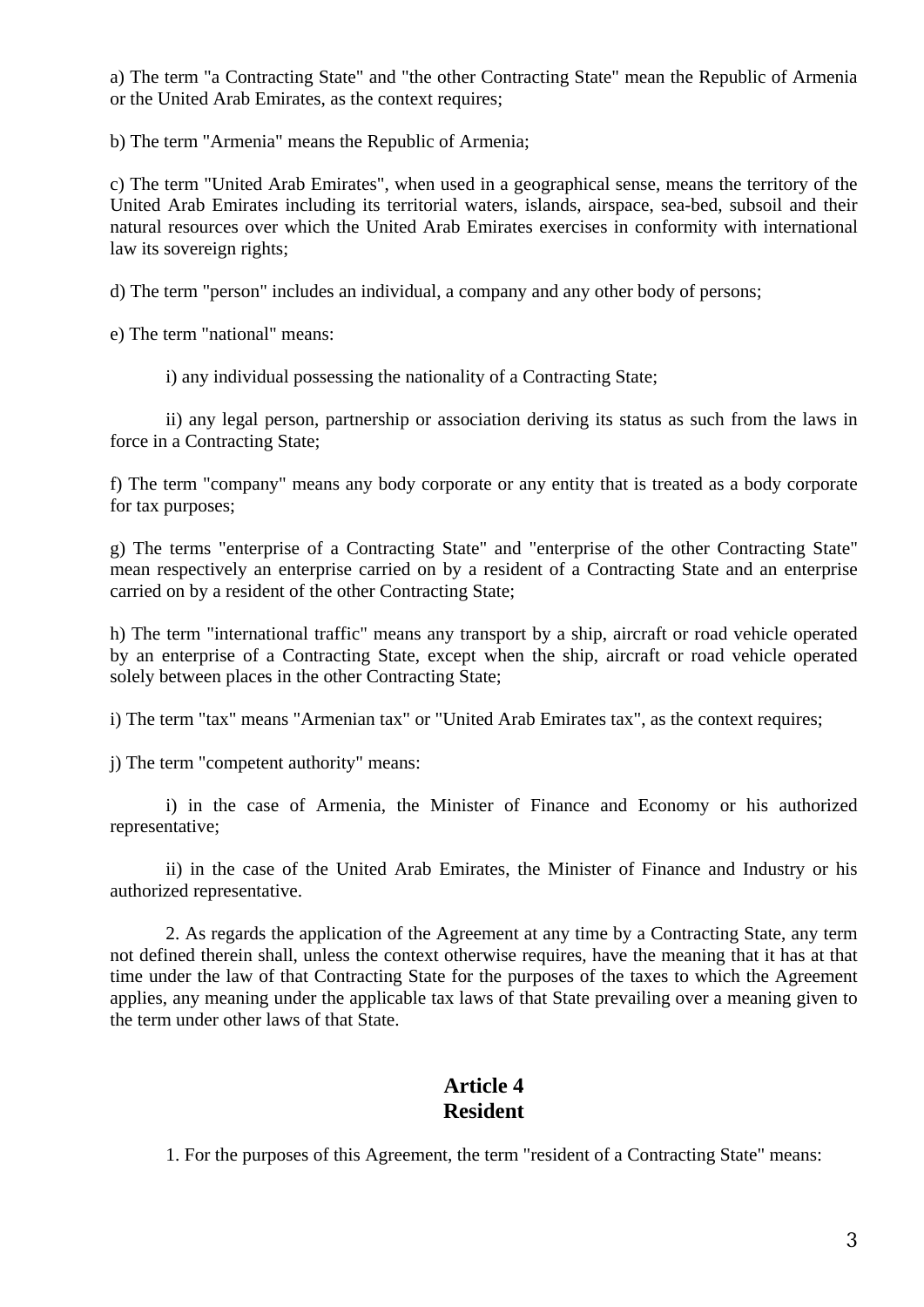a) In the case of Armenia: any person who, under the tax laws of Armenia, is liable to tax therein by reason of his domicile, residence, place of management, place of incorporation or any other criterion of a similar nature;

b) In the case of the United Arab Emirates: any individual who has his domicile in the United Arab Emirates or possesses the nationality of the United Arab Emirates and a company which is incorporated in the United Arab Emirates.

2. For the purpose of paragraph 1, the term "a resident of a Contracting State" shall include:

a) The government of that Contracting State and any political subdivision, local authority or financial institutions thereof;

b) Any governmental institution created in that Contracting State under public law of that State.

3. Where by reason of the provisions of paragraph 1 an individual is a resident of both Contracting States, then his status shall be determined as follows:

a) He shall be deemed to be a resident only of the Contracting State in which he has a permanent home available to him; if he has a permanent home available to him in both States," he shall be deemed to be a resident only of the State with which his personal and economic relations are closer (center of vital interests);

b) If the State in which he has his center of vital interests cannot be determined, or if he has not a permanent home available to him in either State, he shall be deemed to be a resident only of the Contracting State in which he has an habitual abode;

c) If he has an habitual abode in both Contracting States or in neither of them, he shall be deemed to be a resident only of the Contracting State of which he is a national;

d) If his status cannot be determined under the provisions of subparagraph c) the competent authorities of the Contracting States shall settle the question by mutual agreement.

4. Where by reason of the provisions of paragraphs 1 and 2 a person other than an individual is a resident of both Contracting States, then it shall be deemed to be a resident only of the Contracting State under the law of which it is incorporated.

### **Article 5 Permanent Establishment**

1. For the purposes of this Agreement, the term "permanent establishment" means a fixed place of business through which the business of an enterprise is wholly or partly carried on.

2. The term "permanent establishment" includes especially:

a) a place of management;

b) a branch;

c) an office;

d) a factory;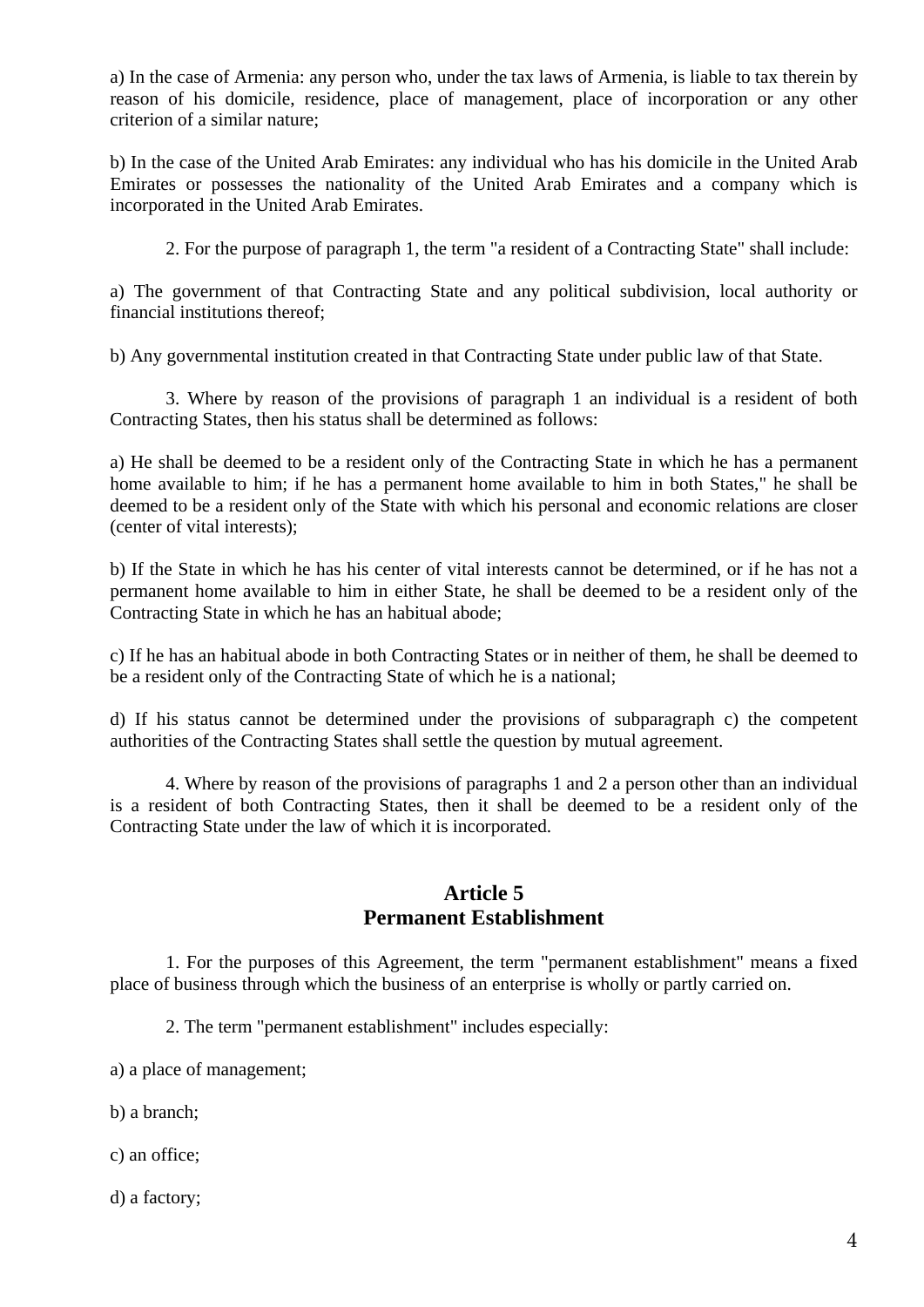e) a workshop; and

f) a mine, an oil or gas well, a quarry or any other place of exploration or extraction of natural resources.

3. A building site, a construction, assembly or installation project or supervisory activities in connection therewith constitutes a permanent establishment, but only where such site, project or activities continue for a period of more than nine months.

4. The furnishing of services, including consultancy services, by an enterprise through employees or other personnel engaged by the enterprise for such purpose constitutes a permanent establishment, but only where activities of that nature continue (for the same or a connected project) within the country for a period or periods aggregating more than six months within any 12-month period.

5. Notwithstanding the preceding provisions of this Article, the term "permanent establishment" shall be deemed not to include:

a) The use of facilities solely for the purpose of storage, display or delivery of goods or merchandise belonging to the enterprise;

b) The maintenance of a stock of goods or merchandise belonging to the enterprise solely for the purpose of storage, display or delivery;

c) The maintenance of a stock of goods or merchandise belonging to the enterprise solely for the purpose of processing by another enterprise;

d) The maintenance of a fixed place of business solely for the purpose of purchasing goods or merchandise or of collecting information, for the enterprise;

e) The maintenance of a fixed place of business solely for the purpose of carrying on, for the enterprise any other activity of a preparatory or auxiliary character;

f) The maintenance of a fixed place of business solely for any combination of activities mentioned in subparagraphs a) to e), provided that the overall activity of the fixed place of business resulting from this combination is of a preparatory or auxiliary character.

5. Notwithstanding the provisions of paragraphs 1 and 2, where a person - other than an agent of an independent status to whom paragraph 8 applies - is acting in a Contracting State on behalf of an enterprise of the other Contracting State, that enterprise shall be deemed to have a permanent establishment in the first-mentioned Contracting State in respect of any activities which that person undertakes for the enterprise, if such a person:

a) Has, and habitually exercises in the first-mentioned Contracting State, an authority to conclude contracts in on behalf of such enterprise, unless the activities of such person are limited "to those mentioned in paragraph *5* which, if exercised through a fixed place of business, would not make this fixed place of business a permanent establishment under the provisions of that paragraph;

b) Has no such authority, but habitually maintains in the first-mentioned State a stock of goods or merchandise belonging to such enterprise from which he regularly delivers goods or merchandise on behalf of such enterprise;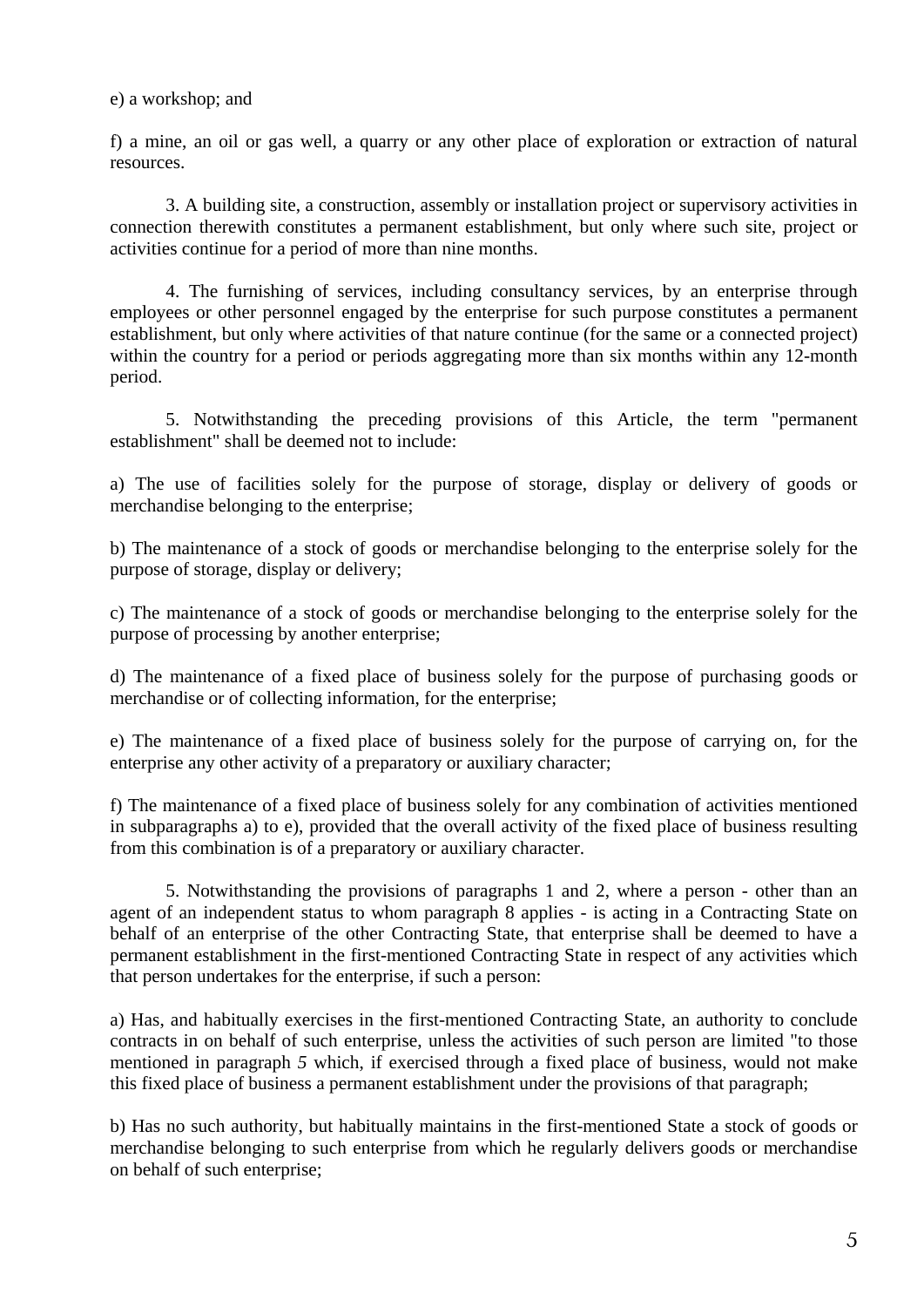c) Has no such authority, but habitually secures orders in the first-mentioned State, wholly or almost wholly for the enterprise or for such enterprise and other enterprises which are controlled by it or have a controlling interest in it;

d) In so acting, manufactures or processes in first-mentioned State for such enterprise goods or merchandise belonging to such enterprise.

7. Notwithstanding the preceding provisions of this Article, an insurance enterprise of a Contracting State shall, except in regard to re-insurance, be deemed to have a permanent establishment in the other Contracting State if it collects premiums in the territory of that other State or insures risks situated therein through a person other than an agent of an independent status to whom paragraph 8 applies.

8. An enterprise of a Contracting State shall not be deemed to have a permanent establishment in the other Contracting State merely because it carries on business in that other Contracting State through a broker, general commissions agent or any other agent of an independent status, provided that such persons are acting in the ordinary course of their business. However, when the activities of such an agent are devoted wholly or almost wholly on behalf of that enterprise or other enterprises, which are controlled by it or have a controlling interest in it, he will not be considered as an agent of an independent status within the meaning of this paragraph.

9. The fact that a company which is a resident of a Contracting State controls or is controlled by a company which is a resident of the other Contracting State, or which carries on business in that other Contracting State (whether through a permanent establishment or otherwise), shall not of itself constitute either company a permanent establishment of the other.

#### **Article 6 Income from Immovable Property**

1. Income derived by a resident of a Contracting State from immovable property (including income from agriculture or forestry) situated in the other Contracting State may be taxed in that other Contracting State, but the tax so charged shall be reduced by an amount equal to 50% of such tax.

2. The term "immovable property" shall have the meaning, which it has under the law of the Contracting State in which the property is question is situated. The term shall in any case include property accessory<sup>7</sup> to immovable property, livestock and equipment used in agriculture and forestry, rights to which the provisions of general law respecting landed property apply, usufruct of immovable property<sup>7</sup> and rights to variable or fixed payments as consideration for the working of, or the right to work, mineral deposits, sources and other natural resources; ships, aircraft and road vehicles shall not be regarded as immovable property.

3. The provisions of paragraph 1 shall apply to income derived from the direct use, letting, or use in any other form of immovable property.

4. Notwithstanding the provisions of paragraph 1 of this Article rental income derived from immovable property by the government of a contracting state, its political subdivision, local authority or financial institution thereof such income shall be taxable only at the state of residence.

5. The provisions of paragraphs 1 and 3 shall also apply to the income from immovable property of an enterprise and to income from immovable property used for the performance of independent personal services.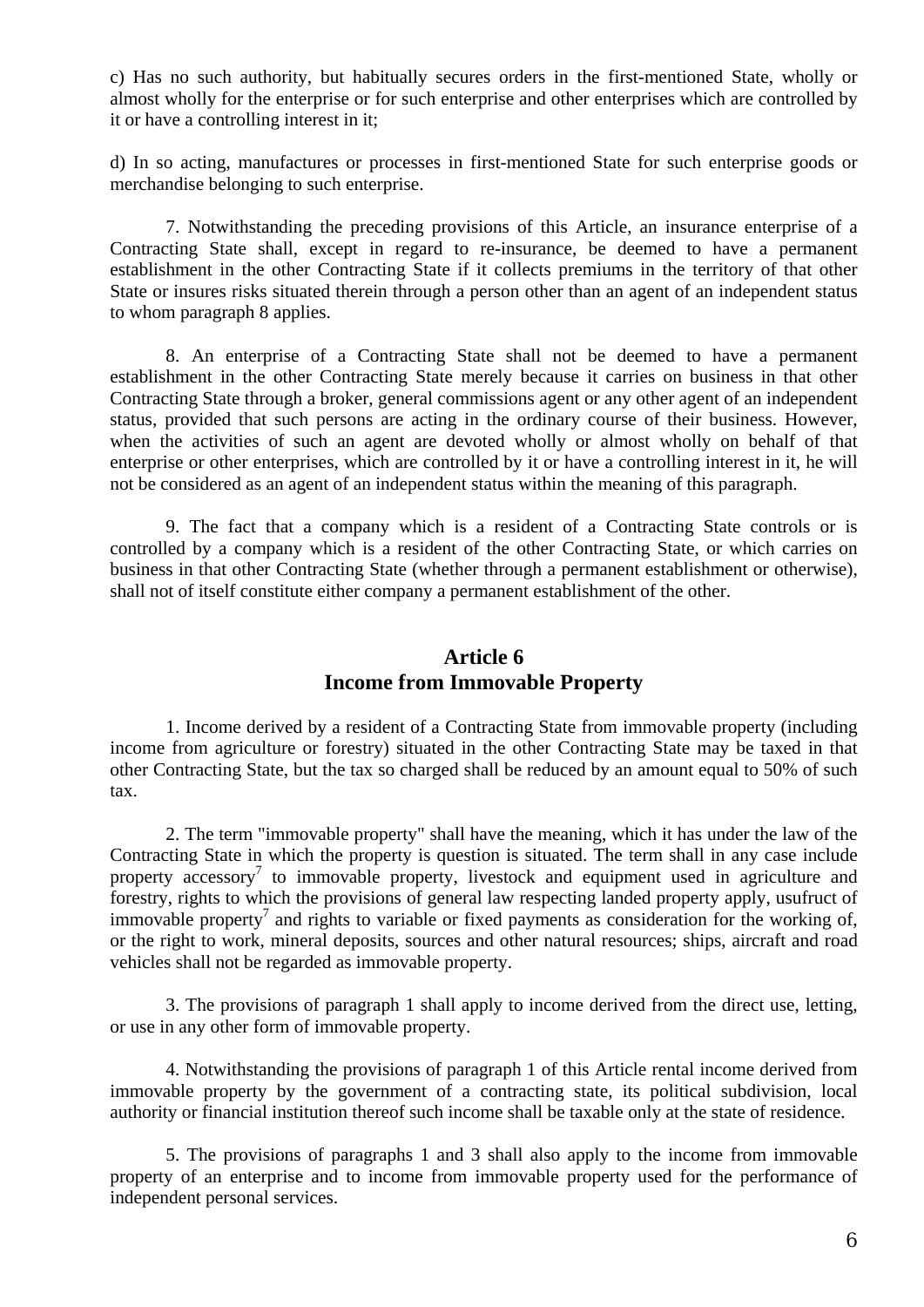#### **Article 7 Business Profits**

1. The profits of an enterprise of a Contracting State shall be taxable only in that State unless the enterprise carries on business in the other Contracting State through a permanent establishment situated therein. If the enterprise carries on business as aforesaid, the profits of the enterprise may be taxed in the other State but only so much of them as is attributable to that permanent establishment.

2. Subject to the provisions of paragraph 3, where an enterprise of a Contracting State carries on business in the other Contracting State through a permanent establishment situated therein, there shall in each Contracting State be attributed to that permanent establishment the profits which it might be expected to make if it  $w^h$ ere a distinct and separate enterprise engaged in the same or similar activities under the same or similar conditions and dealing wholly independently with the enterprise of which it is a permanent establishment.

3. In determining the profit of a permanent establishment, there shall be allowed as deductions expenses which are incurred for the purposes of the business of the permanent establishment, including executive and general administrative expenses so incurred, whether in the State in which the permanent establishment is situated or elsewhere, taking into consideration any applicable law or regulation in the concerned Contracting State. However, no such deduction shall be allowed in respect of amounts, if any, paid (otherwise than towards reimbursement of actual expenses) by the permanent establishment to the head office of the enterprise or to any of its other offices by way of royalties, fees or other similar payments in return for the use of patents or other rights, or by way of commission, for specific services performed or for management, or, except in the case of a banking enterprise, by way of interest on moneys lent to the permanent establishment. Likewise, no account shall be taken, in the determination of the profits of a permanent establishment for amounts charged (otherwise than towards reimbursement of actual expenses), by the permanent establishment to the head office of the enterprise or any of its other offices, by way of royalties, fees or other similar payments in return for the use of patents or other rights, or by way of commission for specific services performed or for management, or, except in the case of a banking enterprise, by way of interest on moneys lent to the head office of the enterprise or to any of its other offices.

4. No profits shall be attributed to a permanent establishment by reason of the mere purchase by that permanent establishment of goods or merchandise for the enterprise.

5. Insofar as it has been customary in a Contracting State to determine the profits to be attributed to a permanent establishment on the basis of an apportionment of the total profits of the enterprise to its various parts, nothing in paragraph 2 shall preclude that Contracting State from determining the profits to be taxed by such an apportionment as may be customary; the method of apportionment adopted shall, however, be such that the result shall be in accordance with the principles contained in this Article.

6. For the purposes of the preceding paragraphs, the profits to be attributed to the permanent establishment shall be determined by the same method year by year unless there is good and sufficient reason to the contrary.

7. Where profits include items of income, which are dealt with separately in other Articles of this Agreement, then the provisions of those Articles shall not be affected by the provisions of this Article.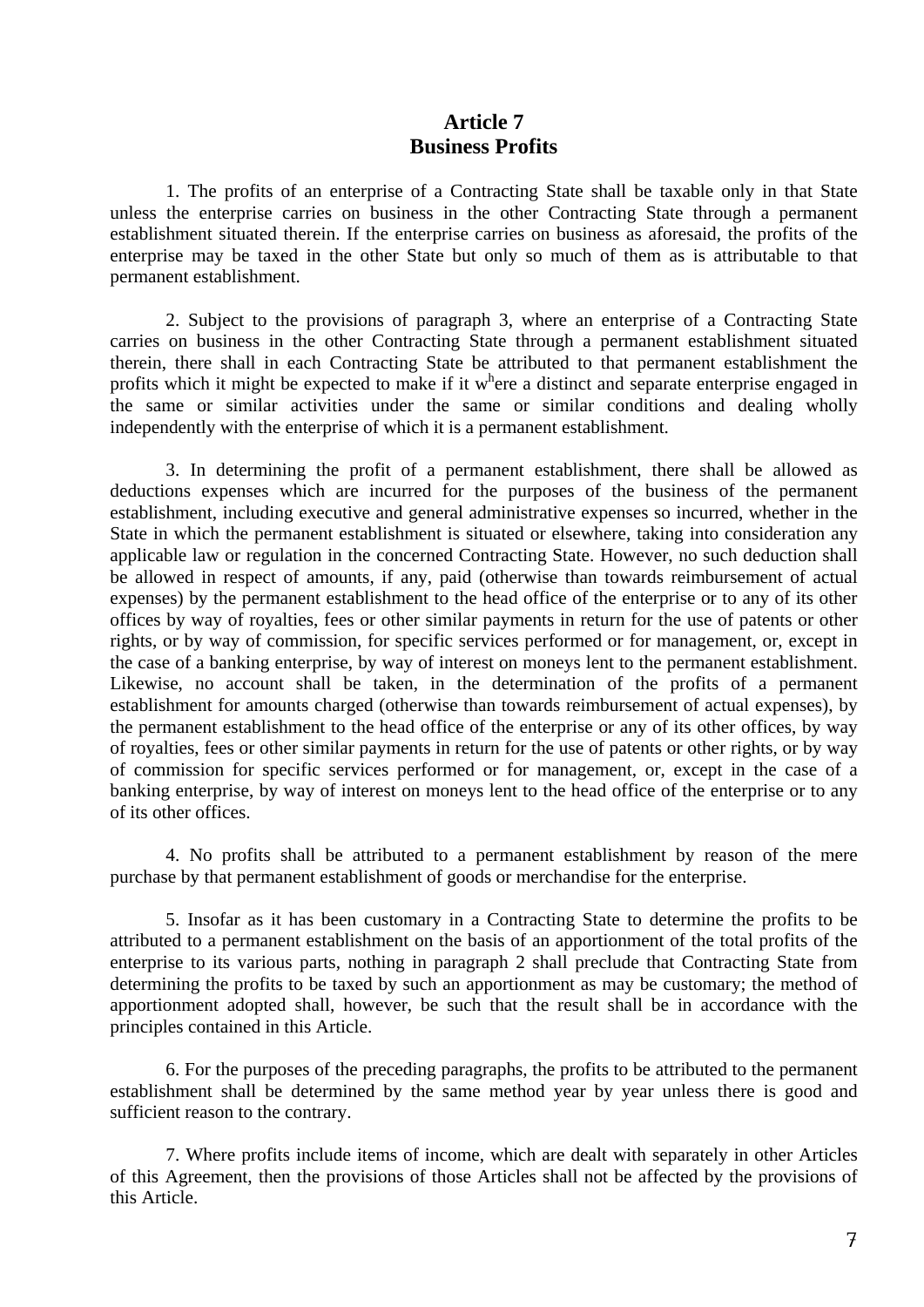# **Article 8 International Traffic**

1. Profits of an enterprise of a Contracting State from the operation of ships, aircraft or road vehicles in international traffic shall be taxable only in that State.

2. For the purposes of this Article, profits from the operation of ships or aircraft in international traffic include:

a) Profits from the rental on a bareboat basis of ships or aircraft;

b) Profits from the use, maintenance or rental of containers including trailers and related equipment for the transport of containers, used for the transport of goods or merchandise;

c) Profits from selling of tickets on behalf of other enterprise;

d) Interest from deposits at the bank, which is related directly to the enterprise;

e) Profits derived from rendering technical engineer services to a third party;

where such profits derived from activities, which are related to the operation of ships or aircraft in international traffic.

3. The provisions of paragraph 1 and 2 shall also apply to profits derived from the participation in a pool, a joint business or an international operating agency.

### **Article 9 Association Enterprises**

#### 1. Where:

a) An enterprise of a Contracting State participates directly or indirectly in the management, control or capital of an enterprise of the other Contracting State, or

b) The same persons participate directly or indirectly in the management, control or capital of an enterprise of a Contracting State and an enterprise of the other Contracting State,

and in either case conditions are made or imposed between the two enterprises in their commercial or financial relations which differ from those which would be made between independent enterprises, then any profits which would, but for those conditions, have accrued to one of the enterprises, but, by reason of those conditions, have not so accrued, may be included in the profits of that enterprise and taxed accordingly.

2. Where a Contracting State includes in the profits of an enterprise of that State - and taxes accordingly - profits on which an enterprise of the other State has been charged to tax in that other Contracting State and the profits so included are profits which would have accrued to the enterprise of the first-mentioned State if the conditions made between the two enterprises had been those which would have been made between independent enterprises, then that other State shall make an appropriate adjustment to the amount of the tax charged therein on those profits. In determining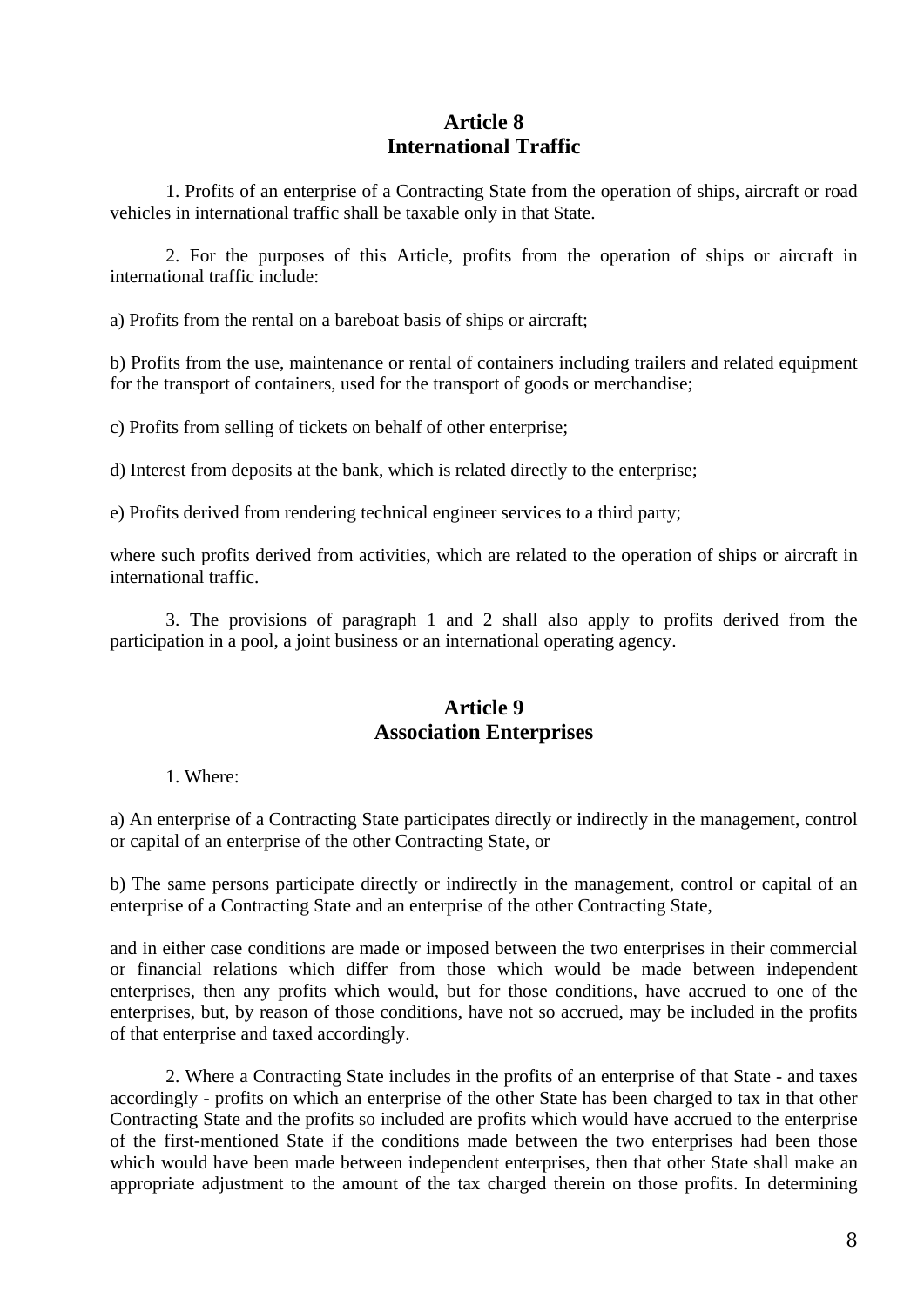such adjustment, due regard shall be had to the other provisions of this Agreement and the competent authorities of the Contracting States shall, if necessary, consult each other.

## **Article 1O Dividends**

1. Dividends paid by a company, which is a resident of a Contracting State to a resident of the other Contracting State who is the beneficial owner of such dividends, may be taxed in that other Contracting State. However, such dividends may also be taxed in the Contracting State in which they arise and according to the laws of that State, but the tax so charged shall not exceed 3 % (three percent) of the gross amount of such dividends.

2. Notwithstanding the provisions of paragraphs 1 and 3 of this Article dividends paid to the government of the other Contracting State, a political subdivision or financial institution thereof shall be exempt from tax on dividends.

3. The term "dividends" as used in this Article means income from shares, "jouissance" shares or "jouissance" rights", mining shares, founders' shares or other rights, not being debt-claims, participating in profits, as well as income from other corporate rights which is subjected to the same taxation treatment as income from shares by the taxation laws of the Contracting State of which the company making the distribution is a resident.

4. The provisions of paragraph 1 shall not apply if the beneficial owner of the dividends, being a resident of a Contracting State, carries on business in the other Contracting State of which the company paying the dividends is a resident, through a permanent establishment situated in that other Contracting State, or performs in that other Contracting State independent personal services from a fixed base situated in that other Contracting State, and the holding in respect of which the dividends are paid is effectively connected with such permanent establishment or fixed base. In such case the provisions of Article 7 or Article 14, as the case may be, shall apply.

5. Where a company which is a resident of a Contracting State derives profits or income from the other Contracting State, that other Contracting State may not impose any tax on the dividends paid by the company, except insofar as such dividends are paid to a resident of that other Contracting State who is the beneficial owner of the dividends or insofar as the holding in respect of which the dividends are paid is effectively connected with a permanent establishment of a fixed place situated in that other Contracting State.

#### **Article 11 Interest**

1. Interest arising in a Contracting State and paid to a resident of the other Contracting State who is the beneficial owner of such interest shall be taxable only in that other Contracting State.

2. The term "interest" as used in this Article means income from debt-claims of ever}' kind, whether or secured by mortgage and whether or not carrying a right to participate in the debtor's profits, and in particular, income from government securities and income from bonds or debentures, including premiums and prizes attaching to such securities, bonds or debentures, as well as income which is subjected to the same taxation treatment as income from money lent by the taxation laws of the Contracting State in which the income arises. Penalty charges for late payment shall not be regarded as interest for the purpose of this Article.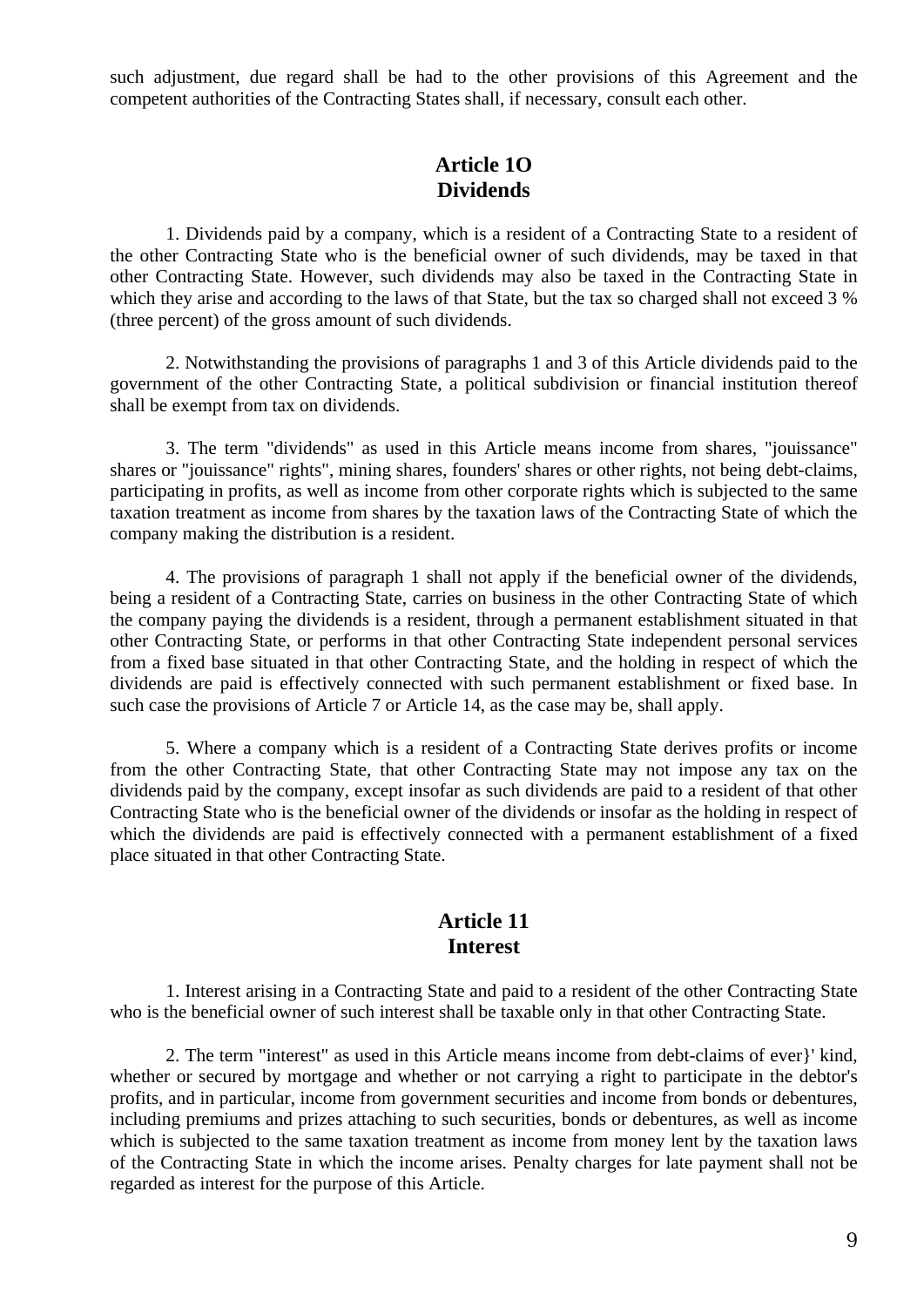3. The provisions of paragraph 1 shall not apply if the beneficial owner of the interest, being a resident of a Contracting State, carries on business in the other Contracting State in which the interest arises, through a permanent establishment situated in that other Contracting State, or performs in that other Contracting State independent personal services from a fixed base situated in that other Contracting State, and the debt-claim in respect of which the interest is paid is effectively connected with such permanent establishment or fixed base.

4. Interest shall deem to arise in a Contracting State when the payer is a resident of that Contracting State. Where, however, the person paying the interest, whether be is a resident of a Contracting State or not, has in a Contracting State a permanent establishment or a fixed base in connection with which the indebtedness on which the interest is paid was incurred, and such interest in borne by such permanent establishment or fixed base, then such interest shall be deemed to arise in the Contracting State in which the permanent establishment or fixed base is situated.

5. Where, by reason of a special relationship between the payer and the beneficial owner of the interest, or between both of them and some other person, the amount of the interest, having regard to the debt-claim for which it is paid, exceeds the amount which would have been agreed upon by the payer and the beneficial owner in the absence of such relationship, the provisions of this Article shall apply only to the last-mentioned amount. In such case, the excess part of the payments shall remain taxable according to the laws of each Contracting State, due regard being had to the other provisions of this Agreement.

# **Article 12 Royalties**

1. Royalties arising in a Contracting State and paid to Contracting State may be taxed in that other Contracting State.

2. However, such royalties may also be taxed in the Contracting State in which they arise and according to the laws of that State, but if the beneficial owner of the royalties is a resident of the other Contracting State the tax so charged shall not exceed 5 % (five percent) of the gross amount of such royalties.

3. The term "royalties" as used in this Article means payments of any kind received as a consideration for the use of, or the right to use any copyright of literary, artistic or scientific work including cinematography films and works on films, tapes or other means of reproduction for use in connection with television or radio broadcasting any patent, trade mark, design or model plan, secret formula or process or for information (know-how) concerning industrial, commercial or scientific experience.

4. The provisions of paragraph 1 and 2 shall not apply if the beneficial owner of the royalties, being a resident of a Contracting State carries on business in the other Contracting State in which the royalties arise, through a permanent establishment situated in that other Contracting State, and the right or property in respect of which the royalties are paid is effectively connected with such permanent establishment or fixed base.

5. Royalties shall be deemed to arise in a Contracting State when the payer is a resident of that Contracting State. Where however, the person paying the royalties, whether he is a resident of a Contracting State or not, has in a Contracting State a permanent establishment or a fixed base in connection with which the liability to pay the royalties was incurred, and such royalties are borne by such permanent establishment" or fixed base, then such royalties shall be deemed to arise in the Contracting State in which the permanent establishment or fixed base is situated.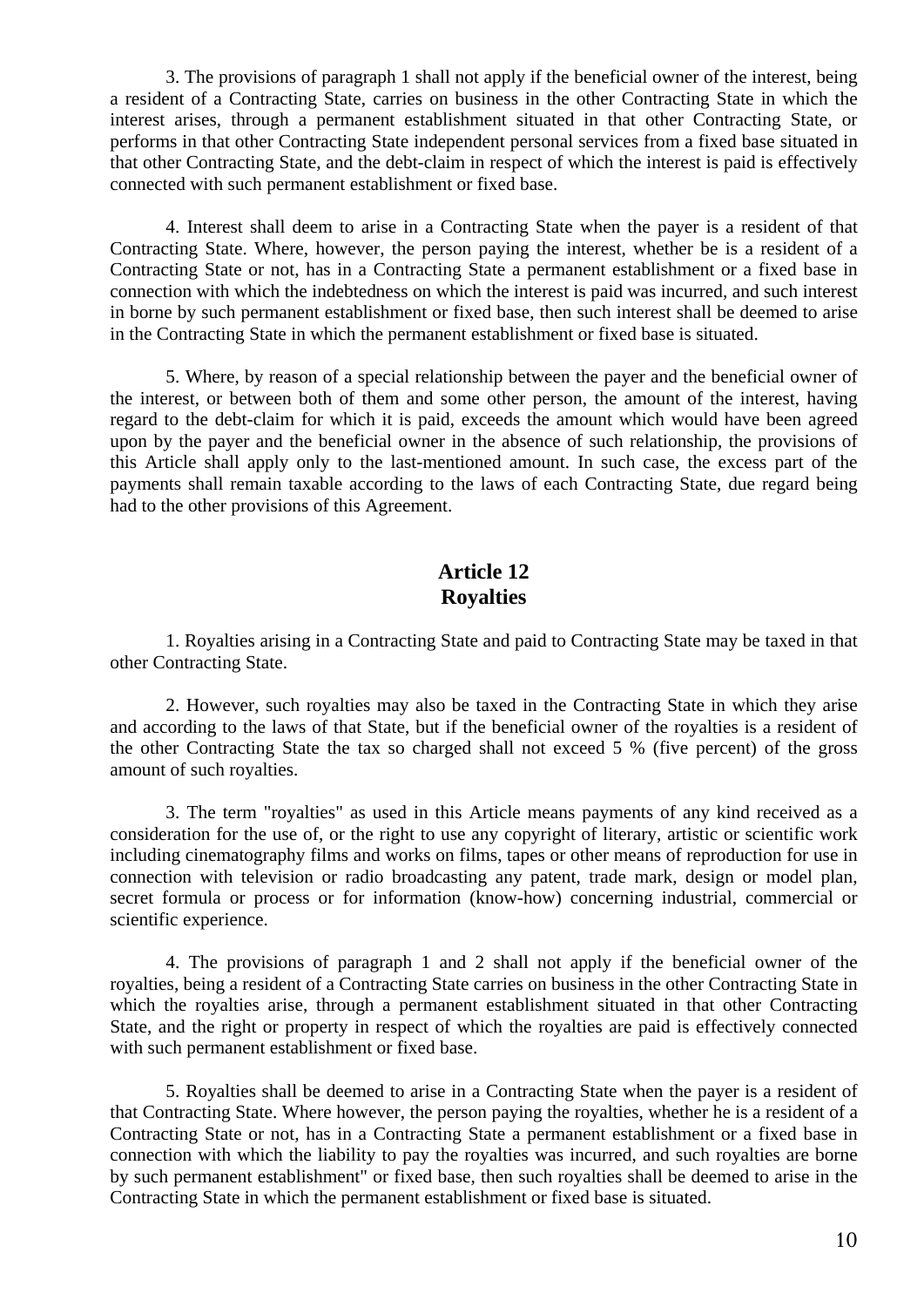6. Where, by reason of a special relationship between the payer and the beneficial owner of the royalties or between both of them and some other person, the amount of the royalties, having regard to the use, right or information for which they are paid, exceeds the amount which would have been agreed upon by the payer and the beneficial owner in the absence of such relationship, the provisions of this Article shall apply only to the last-mentioned amount. In such case, the excess part of the payments shall remain taxable according to the laws of each Contracting State due regard being had to the other provisions of this Agreement.

#### **Article 13 Capital Gains**

1. Gains derived by a resident of a Contracting State from the alienation of immovable property referred to in Article 6 and situated in the other Contracting State may be taxed in that other State.

2. Gains from the alienation of movable property forming part of the business property of a permanent establishment which an enterprise of a Contracting State has in the other Contracting State or of movable property pertaining to a fixed base available to a resident of a Contracting State in the other Contracting State for the purpose of performing independent personal services, including such gains from the alienation of such a permanent establishment (alone or with the whole enterprise) or of such fixed base, shall be taxable only in that other State.

3. Gains derived by an enterprise of a Contracting State from the alienation of ships, aircraft or road vehicles operated in international traffic or movable property pertaining to the operation of such ships, aircraft or road vehicles, shall be taxable only in that State.

4. Gains from the alienation of any property other than that referred to in paragraphs 1, 2 and 3, shall be taxable only in the Contracting State of which the alienator is a resident.

#### **Article 14 Independent Personal Services**

1. Income derived by a resident of a Contracting State in respect of professional services or other activities of an independent character shall be taxable only in that State except of any of following circumstances, when such income may also be taxed in the other Contracting State:

a) If be has a fixed base regularly available to him in the other Contracting State for the purpose of performing his activities; in that case only so much of the income as is attributable to that fixed base may be taxed in that other Contracting State; or

b) If he stays in the other Contracting State for a period or periods amounting to or exceeding in the aggregate 183 days in the fiscal year concerned; in that case only so much of the income as is derived in that other Contracting State during the aforesaid period or periods may be taxed in that other State.

2. The term "professional services" includes especially independent scientific, literary, artistic, educational or teaching activities as well as the independent activities of physicians, lawyers, engineers, architects, dentists and accountants.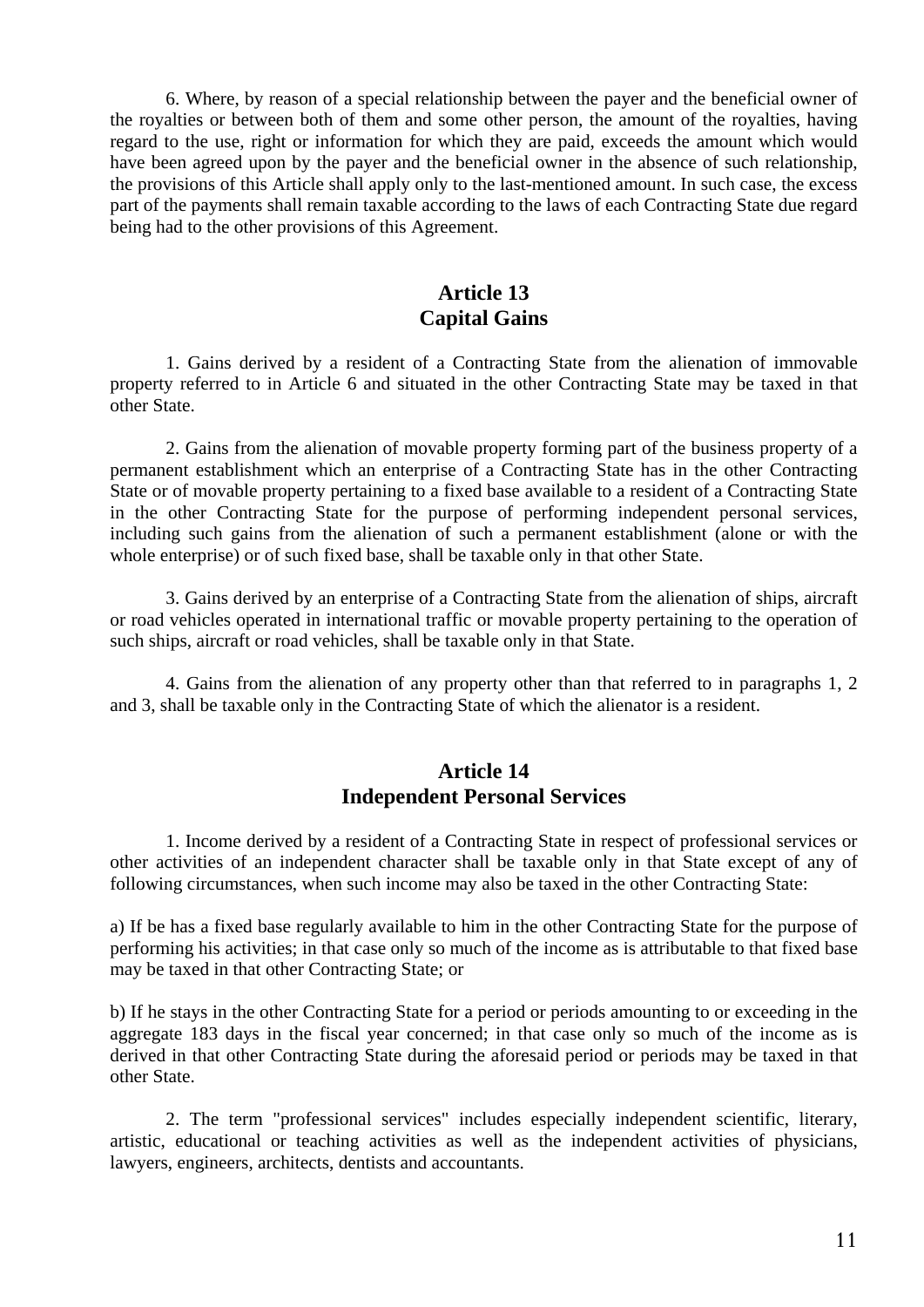#### **Article 15 Dependent Personal Services**

1. Subject to the provisions of Articles 16, 18, 19, 20 and 21 salaries, wages and other similar remuneration derived by a resident of a Contracting State in respect of an employment shall be taxable only in that State unless the employment is exercised in the other Contracting State. If the employment is so exercised, such remuneration as is derived therefrom may be taxed in that other Contracting State.

2. Notwithstanding the provisions of paragraph 1, remuneration derived by a resident of a Contracting State in respect of an employment exercised in the other Contracting State shall be taxable only in the first-mentioned State if:

a) The recipient is present in the other Contracting State for a period or periods not exceeding in the aggregate 183 days in the fiscal year concerned; and

b) The remuneration is paid by, or on behalf of, an employer who is not a resident of the other Contracting State; and

c) The remuneration is not borne by a permanent establishment or a fixed base that the employer has in the other State.

3. Notwithstanding the preceding provisions of this Article, remuneration derived by a resident of a Contracting State in respect of an employment exercised aboard a ship, aircraft or road vehicle operated in international traffic may be taxed in that State.

4. A resident of a Contracting State which is an employee of an enterprise of that State the principal business of which consists of the operation of aircraft in international traffic and who derives remuneration in respect of duties performed in the other Contracting State shall not be taxed in that other State on remuneration derived for such duties.

#### **Article 16 Directors' Fees**

Directors' fees and other similar payments derived by a resident of a Contracting State in his capacity as a member of the Board of Directors or other similar organ of a company which is a resident of the other Contracting State may be taxable in that other State.

#### **Article 17 Artistes and Sportsmen**

1. Notwithstanding the provisions of Articles 14 and 15, income derived by a resident of a Contracting State as an entertainer, such as a theatre, motion picture, radio or television artiste, or a musician, or as a sportsman, from his personal activities as such exercised in the other Contracting State, may be taxed in that other State.

2. Where income in respect of personal activities exercised by an entertainer or a sportsman in his capacity as such accrues not to the entertainer or sportsman himself but to another person, that income may, notwithstanding the provisions of Articles 7, 14 and 15, be taxed in the Contracting State in which the activities of the entertainer or sportsman are exercised.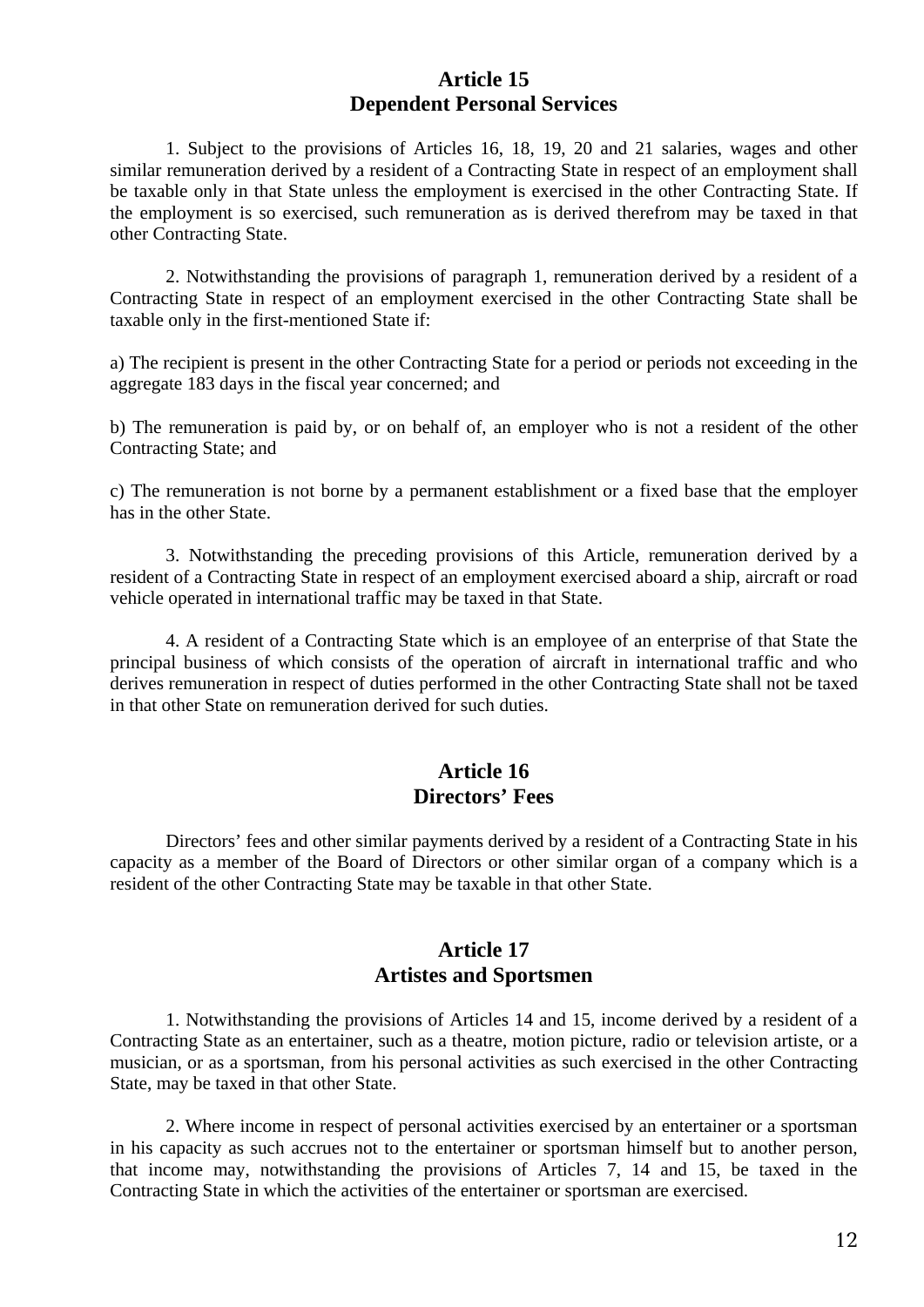3. Notwithstanding the provisions of paragraphs 1 and 2, income derived by a resident of a Contracting State from his personal activities as an entertainer or as a sportsman shall be taxable only in that State if the activities are exercised in the other Contracting State within the framework of a cultural or sports exchange programs approved by both Contracting States.

#### **Article 18 Pensions and Annuities**

Subject to the provisions of paragraph 2 of Article 19, pensions and other similar remuneration and annuities paid to an individual who is a resident of a Contracting State in consideration of past employment shall be taxable only in that Contracting State.

#### **Article 19 Government Service**

1.

a) Salaries, wages and other similar remuneration, other than a pension, paid by a Contracting State or a political subdivision or a local authority thereof to an individual in respect of services rendered to that State or subdivision or authority should be taxable only in that State.

b) However, such salaries, wages and other similar remuneration shall be taxable only in the other Contracting State if the services are rendered in that State and the individual is a resident of that State who:

i) is a national of that State; or

ii) did not become a resident of that State solely for the purpose of rendering the services.

2.

a) Any pension paid by, or out of funds created by, a Contracting State or a political subdivision or a local authority thereof to an individual in respect of services rendered to that State or subdivision or authority shall be taxable only in that State;

b) However, such pension shall be taxable only in the other Contracting State if the individual is a resident of, and a national of, that State.

3. The provisions of Articles 15, 16, 17 and 18 shall apply to salaries, wages and other similar remuneration, and to pensions, in respect of services rendered in connection with a business carried on by a Contracting State or a political subdivision or a local authority thereof.

#### **Article 20 Professors and Researchers**

1. An individual who visits a Contracting State for the purpose of teaching or carrying out research at a University, College, school or other recognized educational institution in that State and who is or was immediately before that visit a resident of the other Contracting State, shall be exempt from taxation in the first-mentioned State on remuneration for such teaching or research for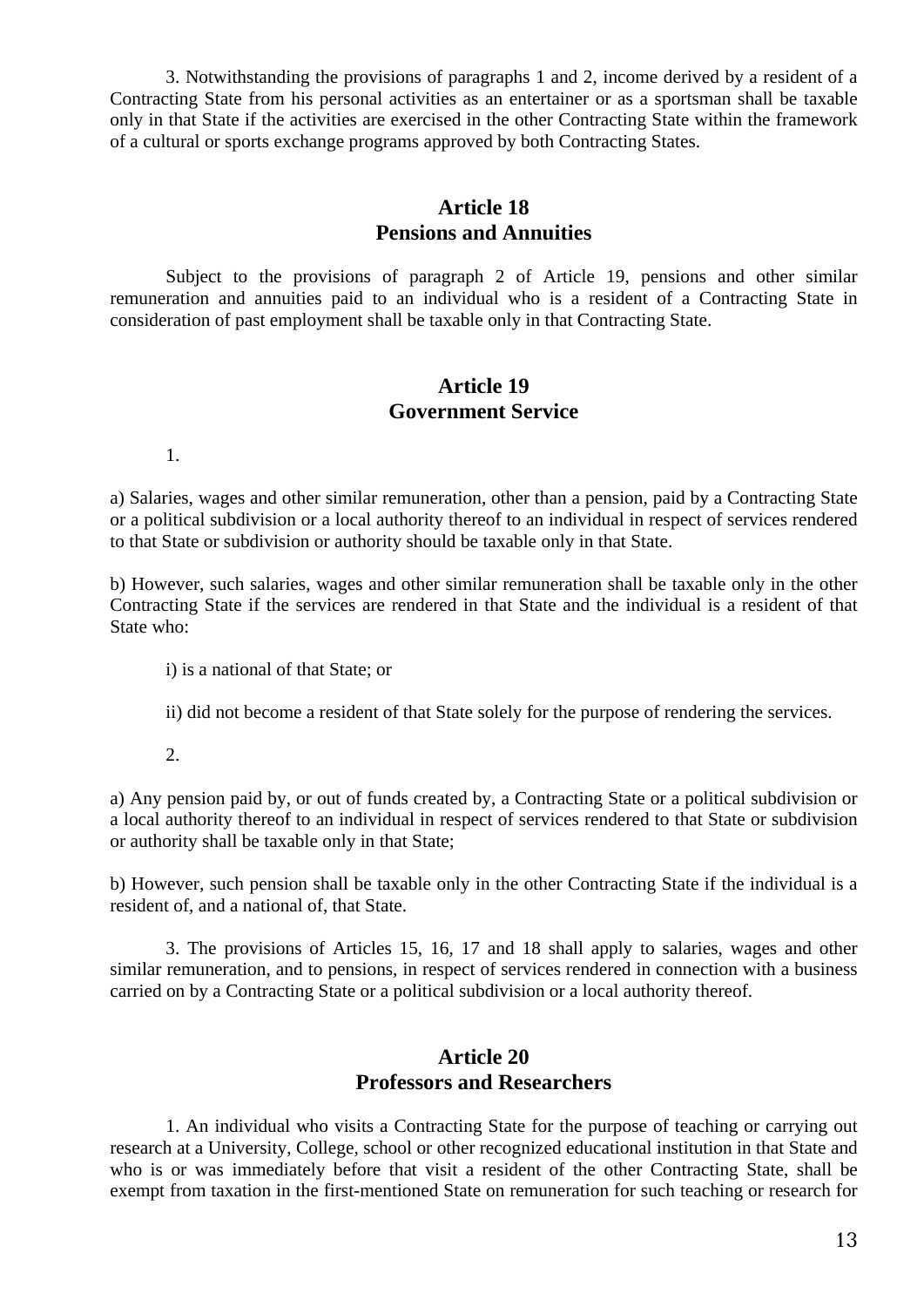a period not- exceeding two years from the date of his first visit for that purpose, provided that such remuneration arise from sources outside that State.

2. The provisions of paragraph 1 of this Article shall not apply to remuneration from research if such research is undertaken not in the public interest but primarily for the private benefit of a specific person or persons.

#### **Article 21 Students**

1. Payments which a student or business apprentice who is or was immediately before visiting a Contracting State a resident of the other Contracting State and who is present in the firstmentioned State solely for the purpose of his education or training receives for the purpose of his maintenance, education or training shall not be taxed in that State, provided that such payments arise from sources outside that State.

2. In respect of grants, scholarships and remuneration from employment not covered by paragraph 1, a student or business apprentice described in paragraph 1 shall, in addition, be entitled during such education or training to the same exemptions, relief or reductions in respect of taxes available to residents of the Contracting State, which he is visiting.

#### **Article 22 Other Income**

1. Items of income of a resident of a Contracting State, wherever arising, not dealt with in the foregoing Articles of this Agreement shall be taxable only in that State.

2. The provisions of paragraph 1 shall not apply to income, other than income from immovable property as defined in paragraph 2 of Article 6, if the recipient of such income, being a resident of a Contracting State, carries on business in the other Contracting State through a permanent establishment situated therein, or performs in that other State independent personal services from a fix base situated therein, and the right or property in respect of which the income is paid is effectively connected with such permanent establishment or fixed base. In such case the provisions of Article 7 or Article 14, as the case may be shall apply.

### **Article 23 Capital**

1. Capital represented by immovable property referred to in Article 6, owned by a resident of a Contracting State and situated in the other Contracting State, may be taxed in that other State.

2. Capital represented by movable property forming part of immovable property of a permanent establishment which an enterprise of a Contracting State has in the other Contracting State or by movable property pertaining to a fixed base available to a resident of a Contracting State in the other Contracting State for the purpose of performing independent personal services, may be taxed in that other State.

3. Capital represented by ships, aircraft and road vehicles operated in international traffic, and by movable property pertaining to the operation of such ships, aircraft and road vehicles, shall be taxable only in the Contracting State of which the enterprise owing such capital is a resident.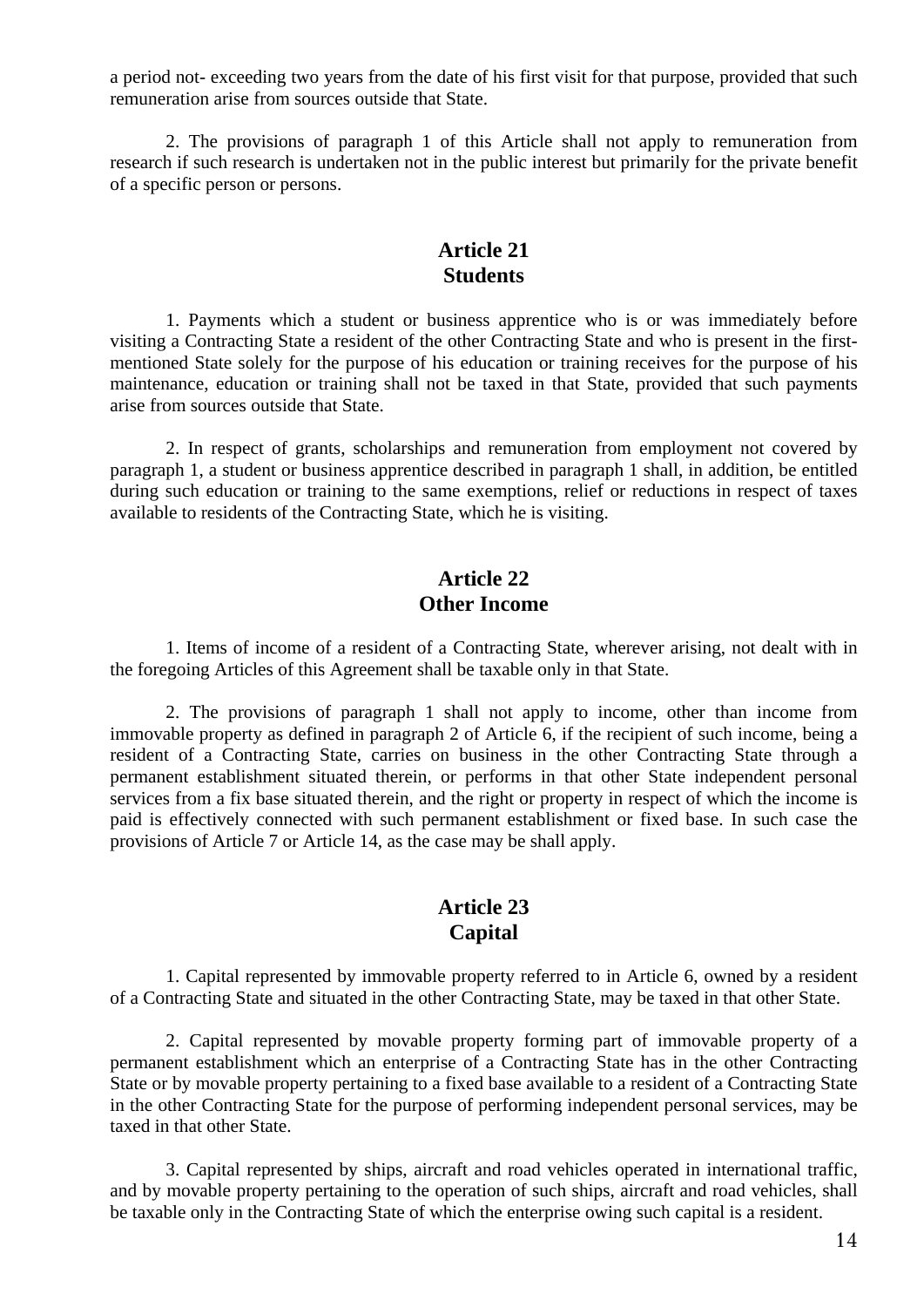4. Capital represented by shares or other corporate rights in a company the assets of which consist mainly of immovable property situated in a Contracting State may be taxed in that State.

5. The provisions of this Article shall not apply if the beneficial owner of capital is the other Contracting State, political subdivision, local authority or financial institution thereof such income shall be taxable only at the state of residence.

6. All other elements of capital of a resident of a Contracting State shall be taxable only in that State.

#### **Article 24 Elimination of Double Taxation**

1. Where a resident of a Contracting State derives income or owns capital, which, in accordance with the provisions of this Agreement, may be taxed in the other Contracting State, the first-mentioned State shall allow:

a) As a deduction from the tax on the income of that resident, an amount equal to the income tax paid in that other State;

b) As a deduction from the tax on the capital of that resident, amount equal to the capital tax paid in that other State.

Such deduction in either case shall not, however, exceed that part of the income tax or capital tax, as computed before the deduction is given, which is attributable, as the case may be, to the income or the capital which may be taxed in that other State.

2. Where in accordance with any provision of the Agreement income derived or capital owned by a resident of a Contracting State is exempt from tax or there is reduction of income tax or capital tax in that State, such State may nevertheless, in calculating the amount of tax on the remaining income or capital of such resident, take into account the exempted income or capital, as well as reduced amount of tax.

#### **Article 25 Non-Discrimination**

1. Nationals of a Contracting State shall not be subjected in the other Contracting State to any taxation or any requirement connected therewith, which is other or more burdensome than the taxation and connected requirements to which nationals of that other State in the same circumstances, in particular with respect to residence, are or may be subjected. This provision shall, notwithstanding the provisions of Article 1, also apply to persons who are not residents of one or both of the Contracting States.

2. The taxation on a permanent establishment, which an enterprise of a Contracting State has in the other Contracting State, shall not be less favourably levied in that other Contracting State than the taxation levied on enterprises of that other State carrying on the same activities. This provision snail not be construed as obliging a Contracting State to grant to residents of the other Contracting State any personal allowances, relief and reductions for taxation purposes on account of civil status or family responsibilities which it grants to its own residents.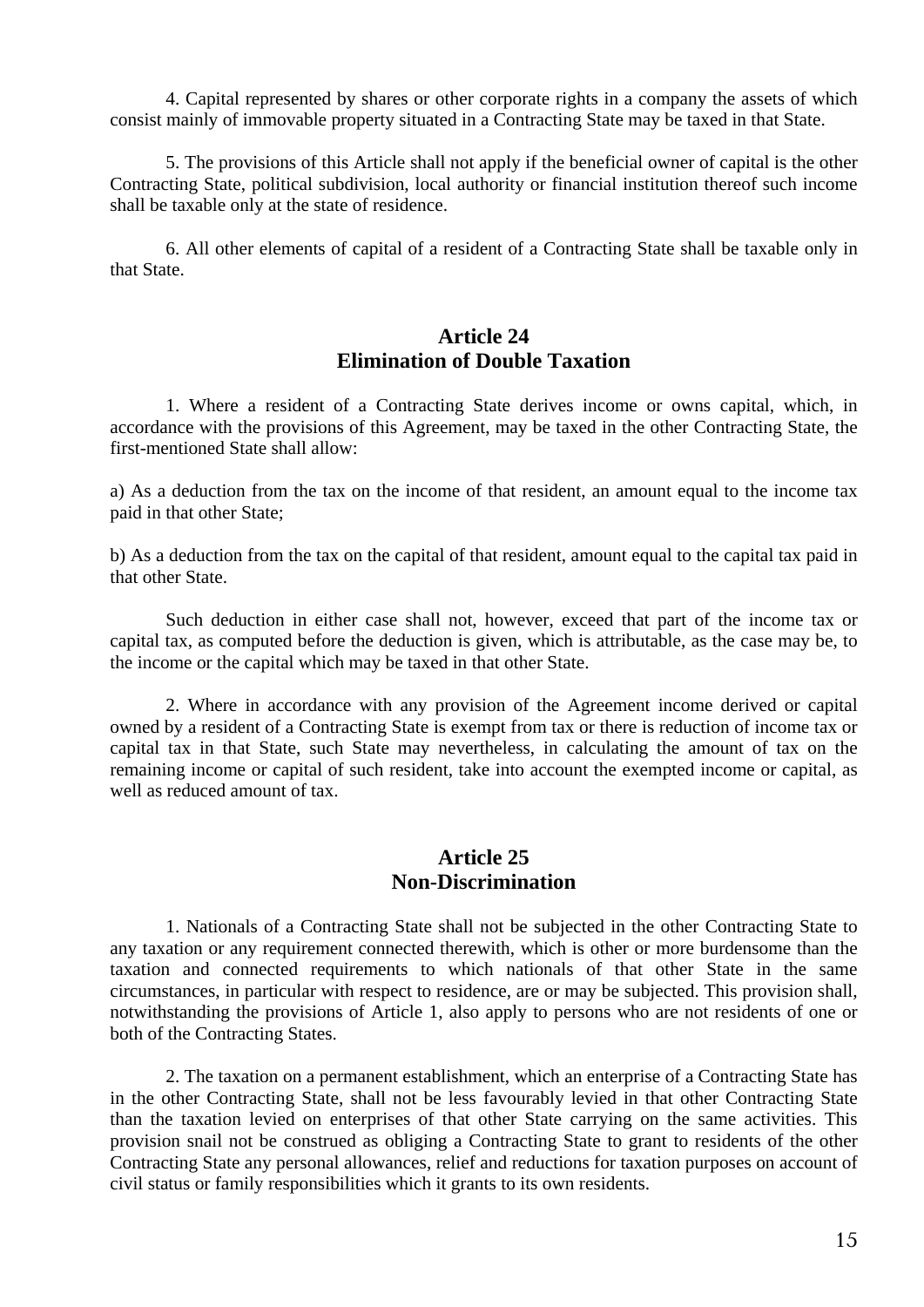3. Enterprises of a Contracting State, the capital of which is wholly or partly owned or which is controlled, directly or indirectly, by one or more residents of the other Contracting State, shall not be subjected in the first-mentioned State to any taxation or any requirement connected therewith which is other or more burdensome than the taxation and connected requirements to which other similar enterprises of the first-mentioned State are or may be subjected.

4. Except where the provisions of paragraph 1 of Article 9, paragraph 6 of Article 11, or paragraph 4 of Article 12, apply, interest, royalties and other disbursements paid by an enterprise of a Contracting State to a resident of the other Contracting shall, for the purpose of determining the taxable profits of such enterprise, be deductible under the same conditions as if they had been paid to a resident of the first mentioned State. Similarly, any debts of an enterprise of a Contracting State to a resident of the other Contracting State shall, for the purpose of determining the taxable capital of such enterprise, be deductible under the same conditions as if they had been contracted to a resident of the first-mentioned State.

5. The provisions of this article shall apply to taxes covered by this Agreement.

#### **Article 26 Mutual Agreement Procedure**

1. Where a person considers that the actions of one or both of the Contracting States result or will result for him in taxation not in accordance with the provisions of this Agreement, he may irrespective of the remedies provided by the domestic law of those States, present his case to the competent authority of the Contracting State of which he is a resident or, if his case comes under paragraph 1 of Article 24, to that of the Contracting State of which he is a national. The case must be presented within three years from the first notification of the action resulting in taxation not in accordance with the provisions of this Agreement.

2. The competent authority shall endeavour, if the objection appears to it to be justified and if it is not itself able to arrive at a satisfactory solution, to resolve the case by mutual agreement with the competent authority of the other Contracting State, with a view to the avoidance of taxation that is not in accordance with this Agreement. Any Agreement reached shall be implemented notwithstanding any time limits in the domestic law of the Contracting States.

3. The competent authorities of the Contracting States shall endeavour to resolve by -mutual agreement any difficulties or doubts arising as to the interpretation or application of this Agreement. They may also consult together for the elimination of double taxation in cases not provided for in this Agreement.

4. The competent authorities of the Contracting States may communicate with each other directly for the purpose of reaching an agreement in the sense of the preceding paragraphs.

# **Article 27 Exchange of Information**

1. The competent authorities of the Contracting States shall exchange such information as is necessary for carrying out the provisions of this Agreement or of the domestic laws of the Contracting States concerning taxes covered by this Agreement insofar as the taxation there under is not contrary<sup>7</sup> to this Agreement. Any information received by a Contracting State shall be treated as secret in the same manner as information obtained under the domestic laws of that State and shall be disclosed only to persons or authorities (including courts and administrative bodies) concerned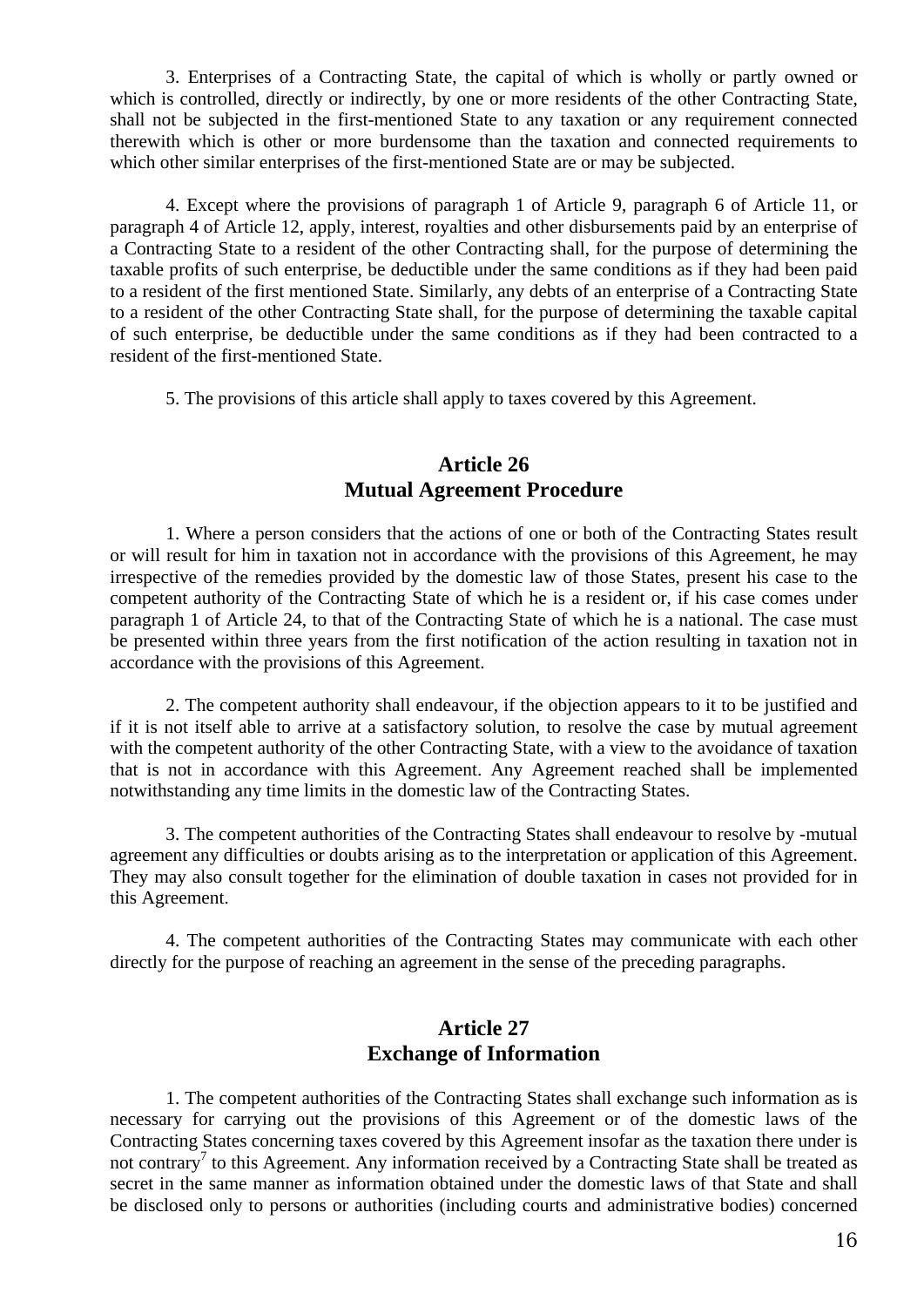with the assessment or collection of, the enforcement or prosecution in respect of, or the determination of appeals in relations to, the taxes covered by this Agreement. Such persons or authorities shall use the information only for such purposes. They may disclose the information in public court proceedings or in judicial decisions.

2. In no case shall the provisions of paragraph 1 be construed so as to impose on a Contracting State the obligation:

a) To carry out administrative measures at variance with the laws and administrative practice of that or of the other Contracting State;

b) To supply information which is not obtained under the laws or in the normal course of the administration of that or of the other Contracting State;

c) To supply information, which would disclose any trade, business, industrial, commercial or professional secret or trade process, or information, the disclosure of which would be contrary to public policy (order public).

#### **Article 28 Members of Diplomatic Missions and Consular Posts**

Nothing in this Agreement shall affect the fiscal privileges of members if diplomatic missions or consular posts under the general rules of international law or under the provisions or special agreements.

# **Article 29 Special Provisions**

Any income or profits derived by the resident of a Contracting State as defined in paragraph 2 of Article 4 from the other Contracting State, including gains from the alienation of movable or immovable property situated in that other State, shall be taxable only in the first-mentioned State.

### **Article 30 Entry into Force**

1. The Contracting States shall notify to each other in writing, through the diplomatic channels, for the completion of procedures requires by their domestic laws for entry into force of this Agreement.

2. This Agreement shall enter into force on the date of the later of these notifications and its provisions shall have effect in both Contracting States:

a) In respect of taxes withheld at source, for amounts paid or credited on or after the first day of January of the calendar year in which this Agreement enters into force;

b) In respect of taxes on income and on capital, for taxable periods beginning on or after the first day of January of the calendar year in which this Agreement enters into force.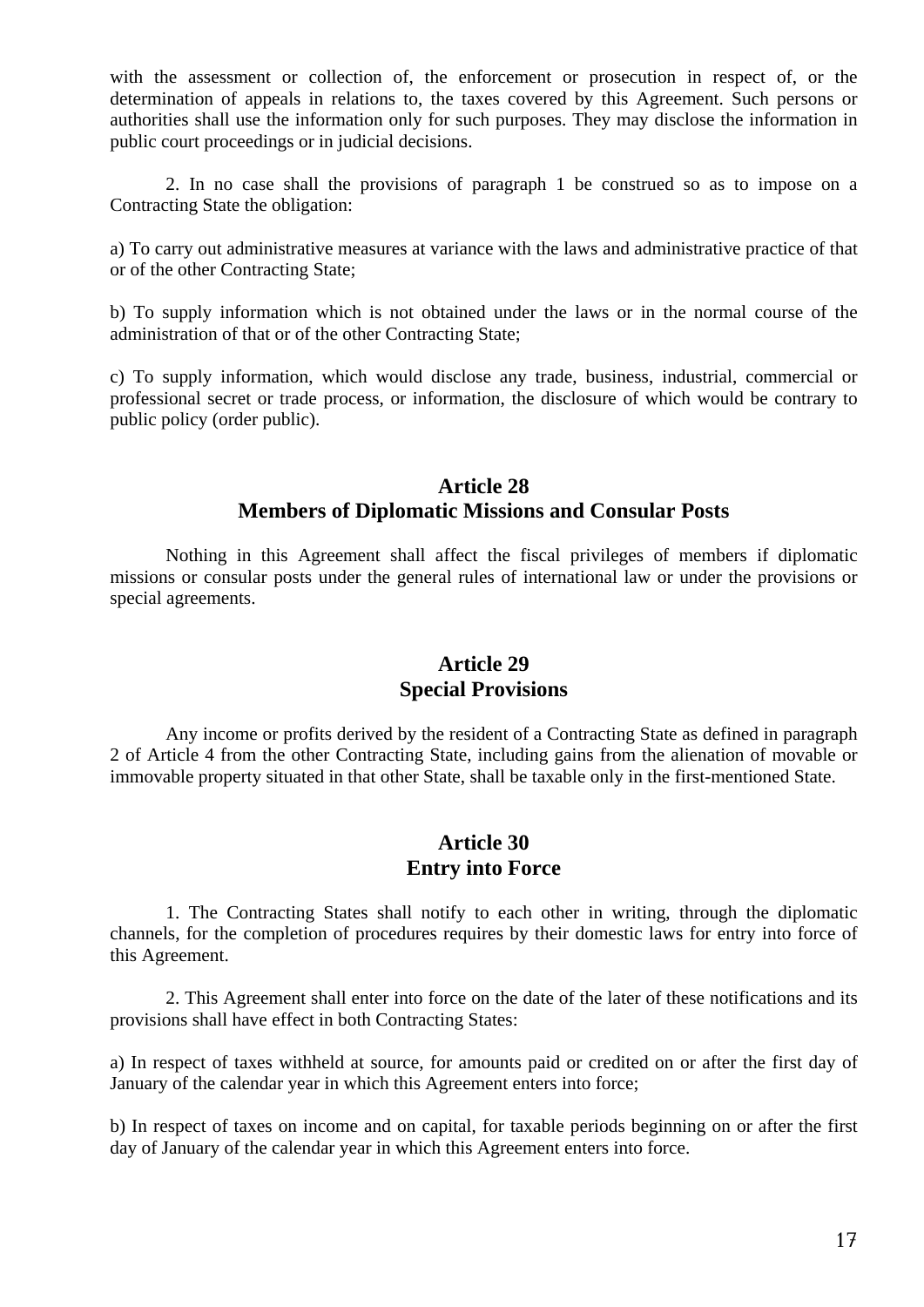# **Article 31 Duration and Termination**

This Agreement shall remain in force for a period of five years and shall continue in force thereafter indefinitely unless either Contracting State notifies the other in writing, at least six months before the expiry of current calendar year of its intention to terminate this Agreement. In such an event, this Agreement shall cease to have effect in both Contracting States:

a) In respect of taxes withheld at source, for amounts paid or credited on or after the first day of January of the calendar year next following that in which the notice of termination is given;

b) In respect of taxes on income and on capital, for taxable periods beginning on or after the first day of January of the calendar year next following that in which the notice of termination is given.

IN WITNESS WHEREOF the respective plenipotentiaries of both Contracting States have signed this Agreement.

Done in Abu Dhabi on 20 April, 2002 in two originals, in the Armenian, Arabic and English languages, all texts being equally authentic. In case of divergence the English text shall prevail.

#### **For the Government of the Republic of Armenia**

**For the Government of the United Arab Emirates**